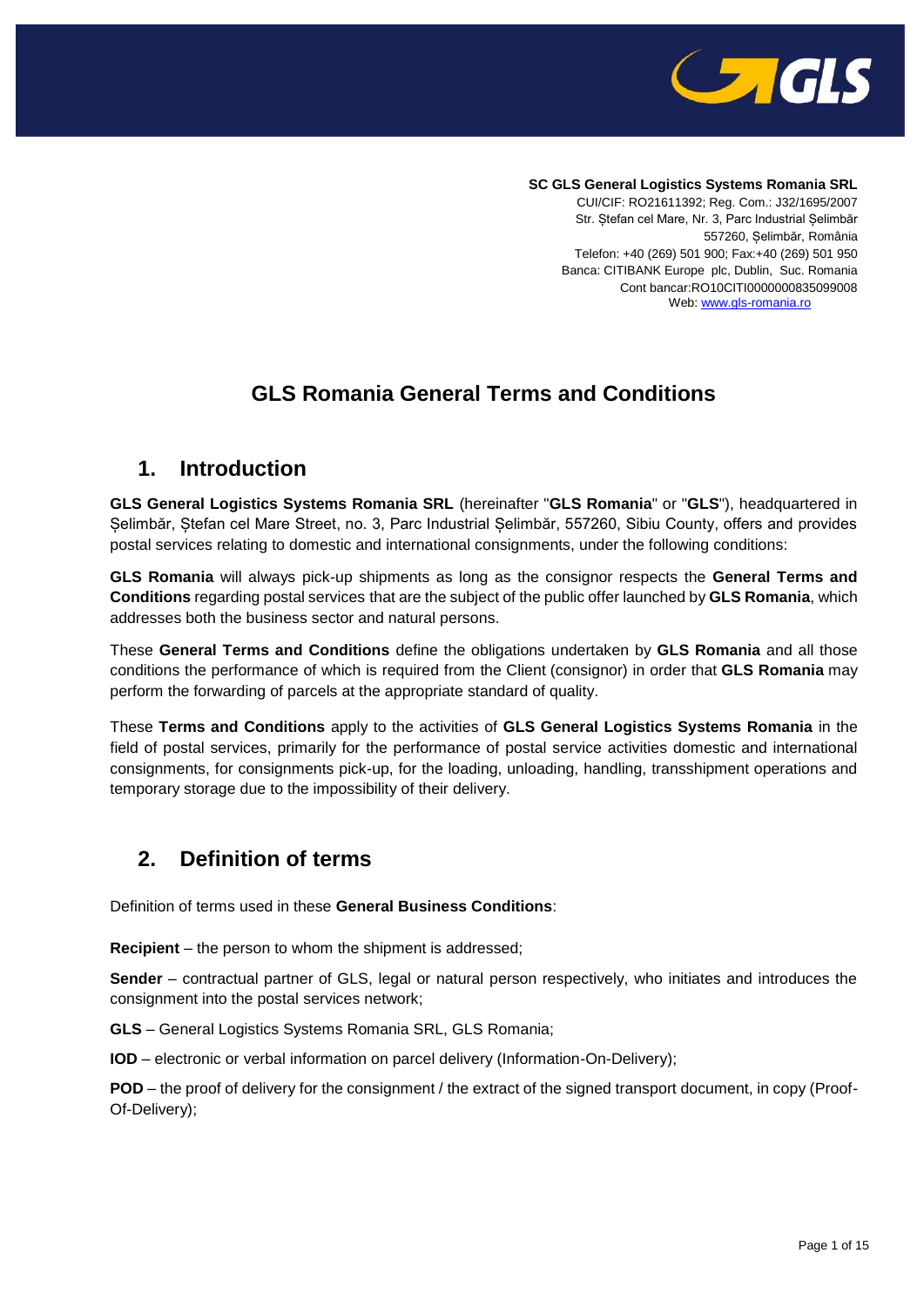

## **3. Terms for consignment acceptance**

The sender must properly protect the goods of the consignment in order to protect them from damage, destruction and in order not to cause damage to persons, the environment, facilities used or other consignments throughout the period of service. Appropriate packaging used by the sender, in every case, is considered to protect the postal item from pressure, shock, leakage, etc., from dispatch / pick-up by the supplier's staff until delivery to the recipient, under normal conditions of collection, sorting, transport and delivery.

**GLS Romania** accepts consignments presented by the sender, properly packaged, with an opaque external packaging that does not allow the contents to be viewed and which have the full identification data of the recipient filled in (name and surname / company name – for legal persons, including the street, number, block and block number, floor and apartment number, except for consignments with *CashService* – where the identification data of the sender must be included).

The sender is responsible for the parcel packaging, as well as for the data registration of the parcel label, in accordance with the contractual arrangements concluded with the supplier.

Consignments containing fragile goods must be properly packaged by the sender, using padding, anti-shock polystyrene, **lining and filling materials aimed at protecting the goods** or any another material that mitigates the mechanical shock, and must have the "Fragile" label attached; a "Fragile" inscription only serves as a warning, it does not protect the goods lacking properly packaging materials. **GLS Romania** undertakes to recognize and comply with the inscriptions / labels attached to the consignment by the sender, and to pay special attention to the handling and storage of the concerned consignments.

The following conditions must be met during packaging:

- Only fully sealed parcels may be dispatched (dispatched closed);
- Parcels with long, sharp protrusions are not suitable for parcel shipment.
- Boxes must be utilised optimally, assuring the appropriate size and quality of the packaging material, and filling out the entire package, should protect the goods from damage.
- Electronic devices and other products recalled for repair should be dispatched in their original, complete packaging, with appropriate padding.
- Bottles and flasks placed in parcels should be protected by protective layers placed between them as well as at the bottom and at the top of each item, with protection materials and padding.
- Irregularly-shaped goods that are difficult to package must also be protected within the shrinkwrapping itself, using another type of packaging.
- Cardboard boxes should be sealed on all sides with adhesive tape that has the Sender's company logo on it, if at all possible. Boxes strapped together in a bundle are unacceptable, as the bundles may fall apart and thus only the parcel unit identified with a label will arrive at the destination point; each box must be individually labeled and packaged separately from any other consignment.
- The bag containing the address, the label, the parcel ticket and the delivery note, as well as the stickers used for identifying additional features, must be attached by the sender to the largest side of the parcel next to the GLS bar code label.
- If several parcels are dispatched to the same address, the stickers indicating the use of any additional features must be affixed by the senders to each of the parcels.
- For legal persons, if *CashService* is ordered, the full amount to be collected must be indicated on the *CashService* list or, by sending the data electronically, as well as on the consignment itself, using a standard GLS sticker (if more than one parcel is dispatched from the same sender, at the same time,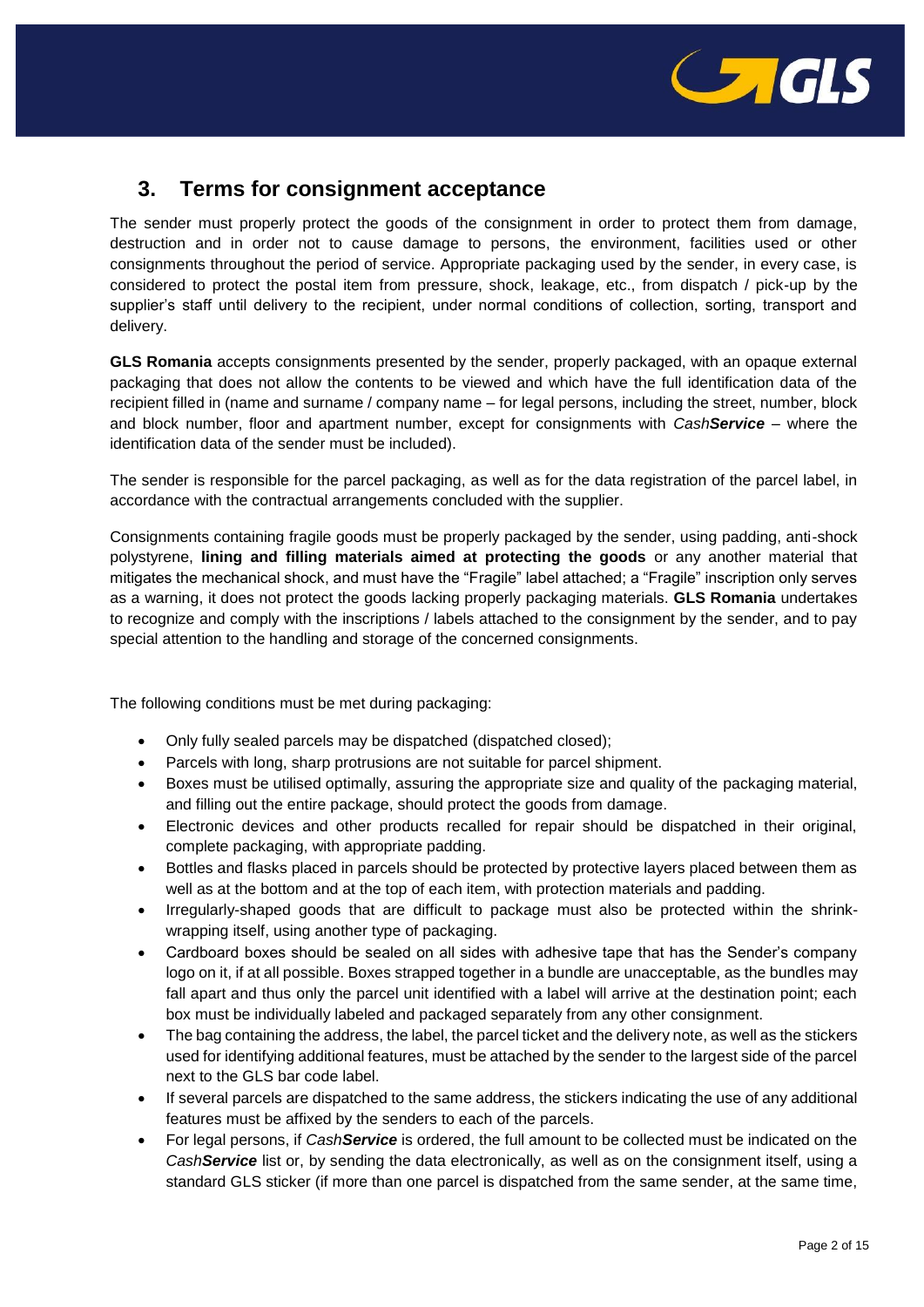

being delivered to the same address, the *CashService* sticker must be attached to each parcel, indicating the amount to be collected for each parcel).

- In the case of incorrect or incomplete information, **GLS** will attempt by any means to clarify the situation.
- For private senders (natural persons): the amount to be collected must be indicated on the external packaging or on the attached label.
- Goods with hazardous content, even with external indications, are not accepted under any circumstances.

Since **GLS Romania** considers it essential to protect shipments from damage, packaging advice may be requested by GLS Romania customers free of charge, through the Customer Service Office.

### **4. Objects excluded from the scope of GLS Romania's services**

#### **The following items are excluded from carriage:**

- goods packed inadequately;
- bundled parcels;
- perishable, infectious or repugnant goods;
- human remains, ashes;
- livestock and plants;
- motors;
- consignments in sacks, bags, or loosely packed consignments;
- particularly valuable goods, such as cash, stamps, precious metals, documents of monetary value, drawn lottery tickets and similar items, genuine pearls, jewellery, precious stones, securities or gambling winning tickets;
- works of art, objects of sentimental value;
- persihable goods, temperature-sensitive goods or products that require temperature control;
- munitions, firearms, explosives and similar items;
- parcels addressed to the addressee's PO box;
- parcels showing old labels that have not been removed;
- parcels consisting of goods for which special transport conditions are established by administrative, economic, sanitary, veterinary, phytosanitary and similar legal provisions;
- consignments with packaging that bears writing or images that are contrary to public order or good morals, as well as consignments containing goods that are contrary to public order or good morals, whether unpackaaged or in transparent packaging.
- international parcels containing goods subject to excise duty, alcoholic beverages and products containing alcohol, or tobacco products;
- dangerous goods listed in the ADR (Agreement concerning the International Carriage of Dangerous Goods by Road).
- consignments (goods) personal belongings, that are prohibited in accordance with all applicable sanctions, for example because of their contents, a targeted recipient or the country to or from the goods are shipped; sanctions include all applicable laws, regulations and measures imposing penalties (including any trade or economic restrictions or sanctions) to countries, individuals or legal persons, including but not limited to sanctions brought by the United Nations Organisation, the European Unoin and the member states of the European Union.

In addition, it is forbidden to dispatch products and goods that are prohibited under legal provisions (for example, but not limited to: explosives, toxic substances, flammable or fire-hazardous materials, psychotropic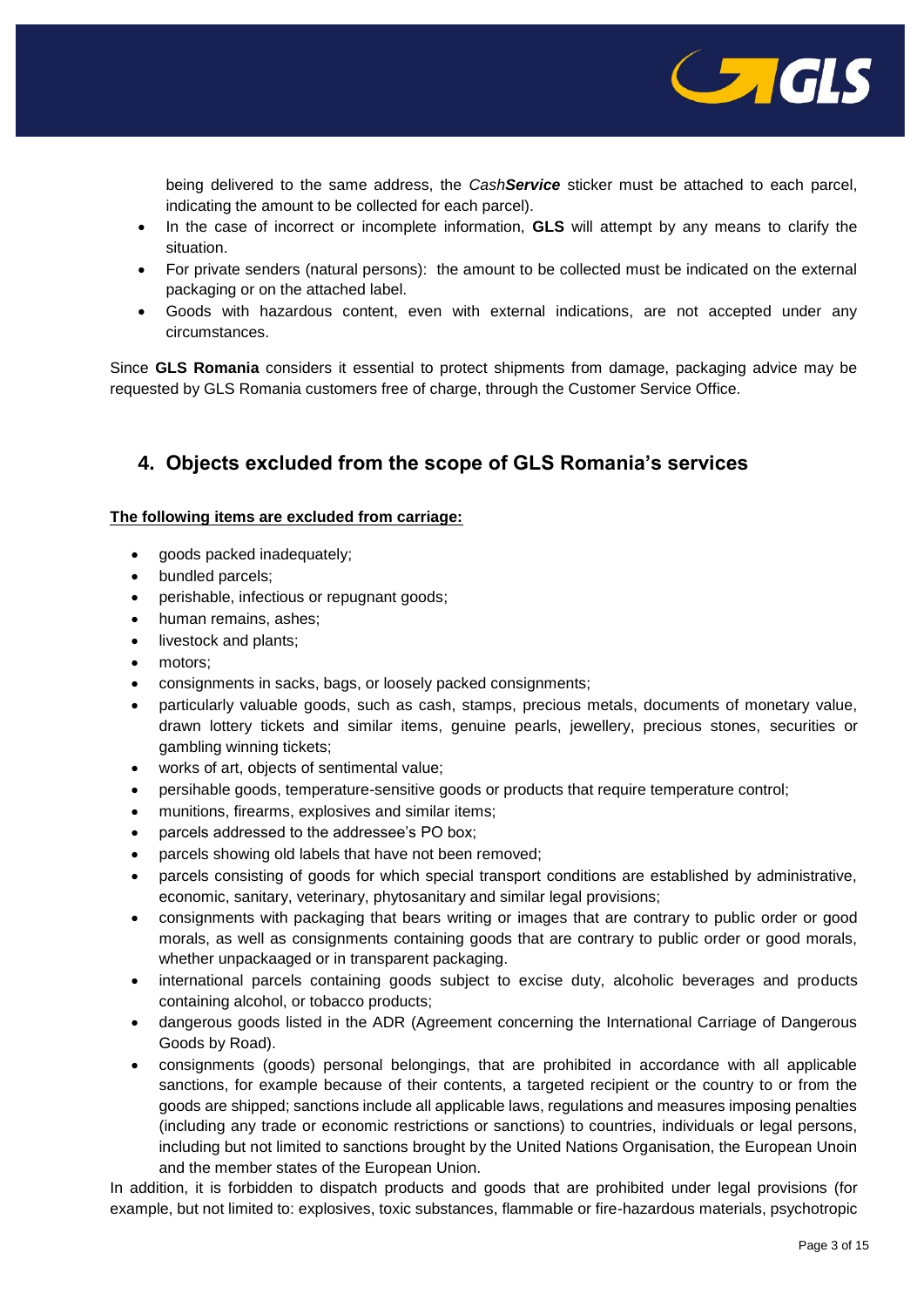

substances, narcotics, weapons or components, munitions etc.). The sender is required not to bring in the postal network parcels that are forbidden by legal provisions.

## **5. Parcel weight and size restrictions**

Parcels may be dispatched in a weight of up to 31.5 kg per parcel.

In case of legal persons:

The girth of the parcel (i.e.  $2 \times$  height +  $2 \times$  width +  $1 \times$  length) may not exceed 3 m, and the maximum permitted parcel length is 2 m, maximum height 0,6 m and maximum width 0,8 m. Parcels with the weight of up to maximum 2 kg and the maximum length of 40 cm will be called *BusinessSmallParcel*, and the rest having the weight of up to 31.5 kg and the maximum length of 2 m will be called *BusinessParcel*.

Each shipment will receive a parcel label with an individual bar code.

Each parcel is weighed by **GLS** – in accordance with the provisions of the contract concluded with other legal persons – automatically when the parcel arrives at the regional collection depot or the central dispatch plant, using calibrated scales, and the measured weight data is allocated to the parcel number and automatically registered. The measured weight data serves as the basic data for the automatic invoicing process.

For private individuals, considering the standard tariffs of the public offer, the size category of the parcel (XS, S, M, L, and XL) will be established based on the parcels dimensions.

The longest side of a parcel shipped via [www.trimitepachet.ro](http://www.trimitepachet.ro/) is not allowed to exceed 50 cm.

The maximum dimensions (sum of the longest and shortest sides) of parcels that can be placed in the GLS ParcelLocker:

- $\bullet$  35 cm  $-$  XS parcel
- $\bullet$  50 cm S parcel
- $-65$  cm M parcel
- $\bullet$  80 cm L parcel
- $\bullet$  100 cm XL parcel

### **6. Storage deadline of postal items**

For parcels that could not be handed over to the consignee or returned to the sender, **GLS Romania** will keep these parcels available for 9 months from the date of their submission. Upon expiration of this deadline, unclaimed parcels pass from the ownership of the sender to the ownership of **GLS Romania**.

**GLS Romania** has the obligation to hand over to the sender the registered parcel that could not be handed over to the recipient in one of the following cases:

> 1. The recipient's address does not exist (or is incomplete, the address cannot be identified unless it includes the street, number and, where appropriate, the block and block number, the floor and the apartment), there is no construction at the respective address to which the parcel may be handed over, or an available postal delivery service;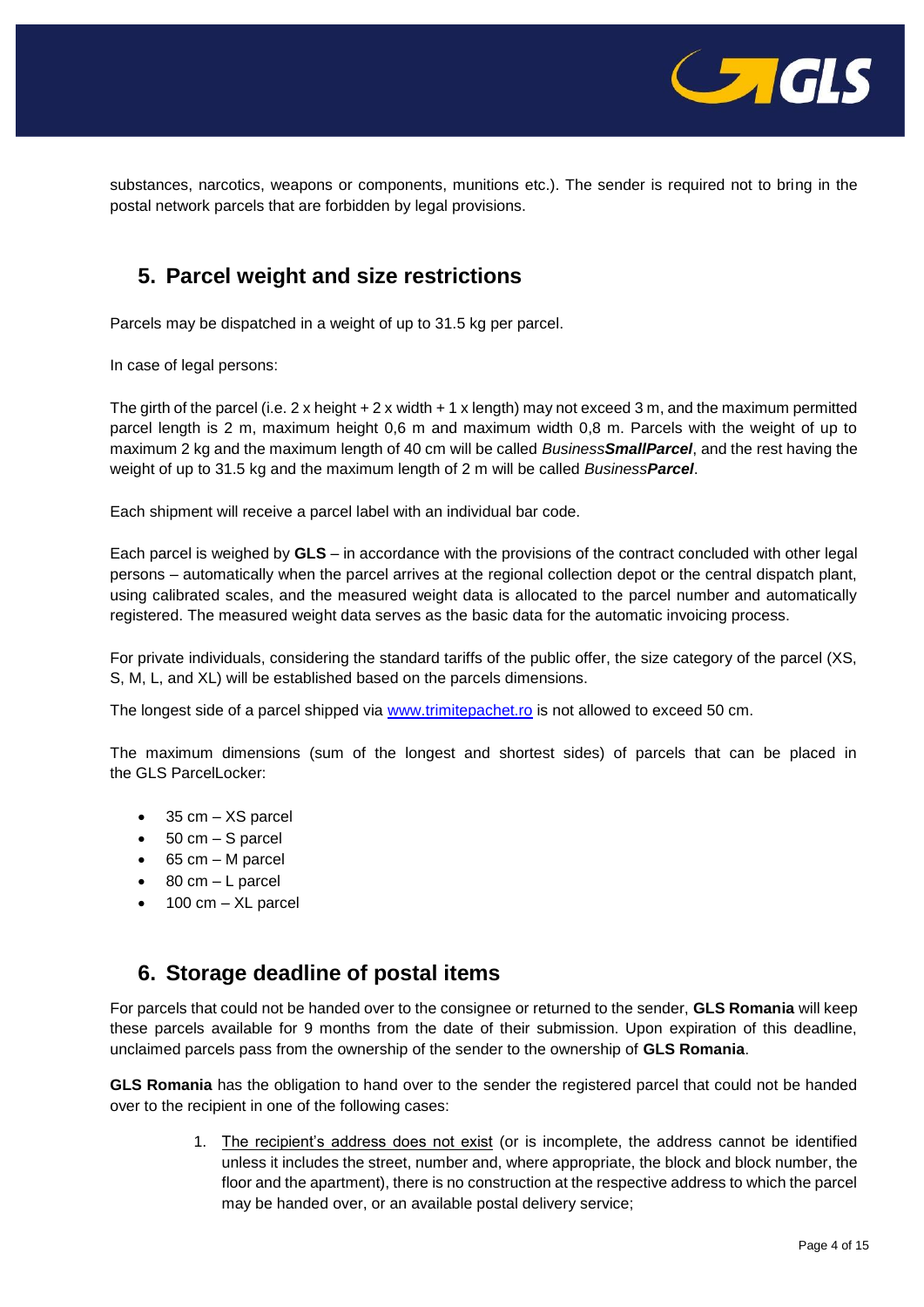

- 2. The recipient or authorized person to receive the parcel was absent, after the expiry, where applicable, of the temporary storage period of the parcel.
- 3. The recipient or authorized person to receive the parcel refused, upon case, to accept the parcel or, according to the law, the written confirmation of the successful parcel collection in case of delivery against receipt or/and the payment of the COD (Cash-On-Delivery) amount for parcels associated with *CashService*.

## **7. Confidentiality**

**GLS General Logistics Systems Romania SRL** must ensure, through appropriate organisational and technical measures, the confidentiality of the consignments forwarded through the use of the GLS parcel service.

**GLS Romania** must ensure the secrecy of the consignments – the retention, opening or disclosure of parcels is allowed only under the conditions and with the procedure provided by the law.

In the case of international parcels, both parties shall additionally comply with the relevant legal provisions in the customs field, as well as the legislation of the other states transited by the parcels and, respectively, the territory in which the postal item is to be collected / delivered.

### **8. Obligations of GLS General Logistics Systems Romania SRL**

**GLS Romania** performs the postal deliveries in the best safety conditions possible, permanently ensuring that parcel will reach the recipient. Additionally, **GLS Romania** protects the content of postal items through the following actions:

- a) GLS may not open any sealed parcels;
- b) GLS may not disclose to third parties any data obtained during the performance of the (postal) service – except for the Sender, the addressee and the competent bodies;
- c) GLS may not hand over the consignment/offer access for the purpose of examining its contents to persons other than the sender, the addressee (or other authorized recipients) and the competent bodies;
- d) GLS may not provide any information about the performance of the service to persons other than the sender, the addressee (or other authorised recipients) and the competent bodies.

## **9. Obligations of the sender**

The sender is obliged to package each parcel in compliance with the industrial standards pertaining to parcel handling; additionally, only for contractual partners, to provide the parcels with the adequately completed standard GLS parcel labels (made available by the supplier free of charge), carrying all details of the recipient (and where *CashService* is requested, the sender's details are necessary), respectively to provide the relevant documents, where appropriate.

In addition, in the case of *CashService*, the amount to be collected from individual recipients will be registered on the package of the parcel or on the label attached to the delivered parcel.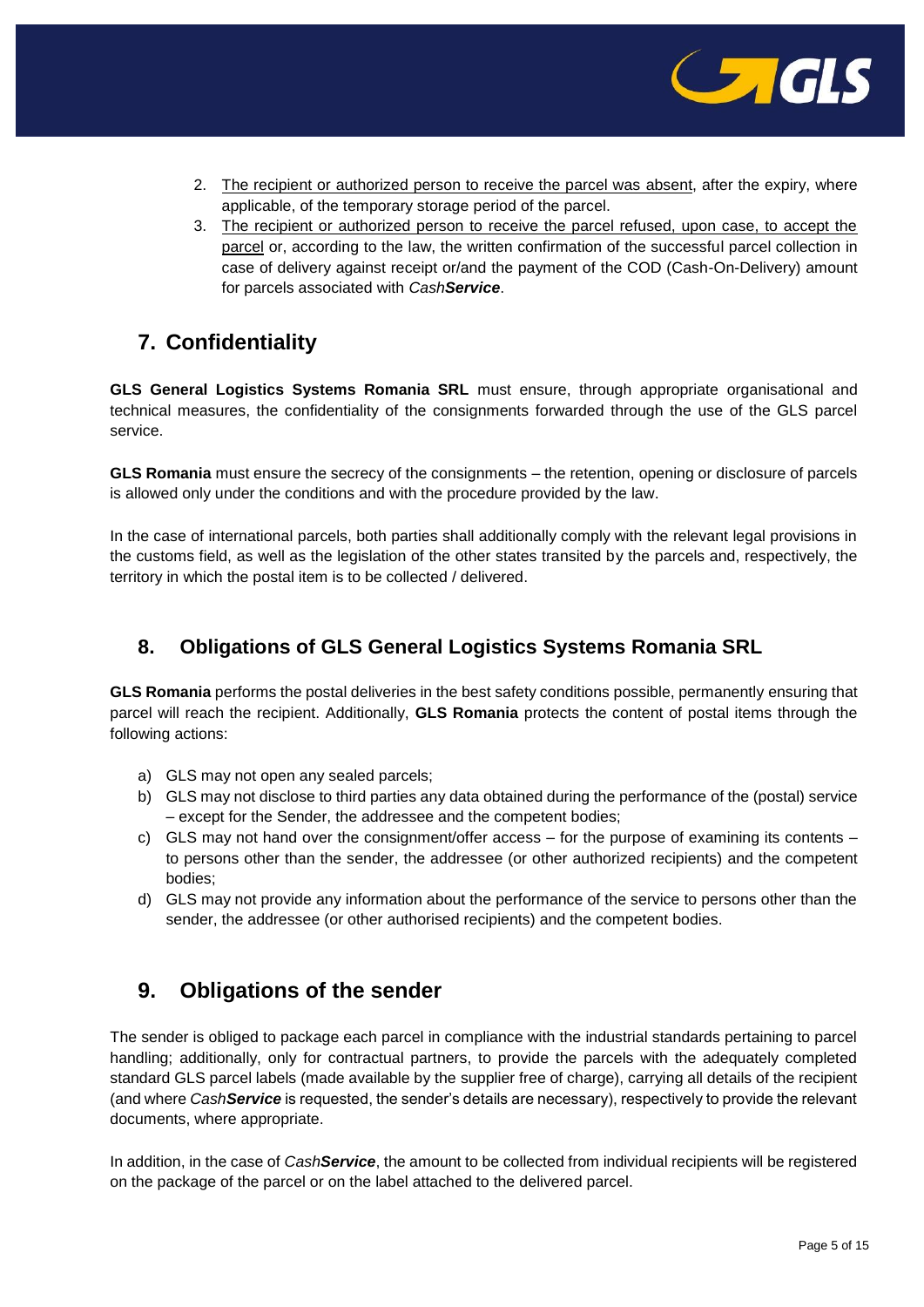

**GLS Romania** is not liable for any errors in the completion of labels.

If the consignments clearly do not comply with the set out requirements, then **GLS Romania** is obliged to refuse acceptance of the parcels.

The sender, legal person, or **GLS** may use the following proof for the identification of dispatched parcels:

- second copy of the parcel label,
- parcel number mini sticker (self-adhesive, detachable from the parcel ticket in 2 copies),
- in the case of parcel labels generated in the sender's own system, the computer data file in electronic format, agreed between the sender and **GLS Romania**, under the existing contractual agreement.

The sender, legal person, is obliged to pay the service charge within the specified deadline, according to the contractual provisions agreed between parties, in the bank account of **GLS General Logistics Systems Romania SRL**.

Otherwise, **GLS General Logistics Systems Romania SRL** is entitled to charge penalties for each day of delay which, in the total amount, may exceed the amount of the invoice, according to the provisions of the contract concluded between the two parties.

For individual senders, the service shall be paid in advance by bank transfer.

### **10. Services provided and offered by GLS**

The delivery service offered and provided by **GLS Romania**, namely the additional features offered and provided for the delivery service, are mainly the following:

#### *ExpressParcel* service

**GLS Romania** provides the *ExpressParcel* service, a postal service that collectively consists in:

- Handing over the postal item to the recipient's address, personally to the recipient or to the person authorized to receive the postal item;
- Liability for the parcel's late delivery;
- Fast parcel forwarding;
- Issuance by the supplier to the sender of a document that allows the supplier to internally identify the parcel in the postal network and certifying the date, hour and minute of filing;

**GLS Romania** shall mark all parcels subject to this service with the label "Express".

In case the sender has opted for the *ExpressParcel* service, the individual identification of the parcel is assured and, on this basis, tracking&tracing the parcel in the technological process (**parcel / consignment subject to**  *ExpressParcel* **service**).

**GLS** does not provide the *ExpressParcel* service within the same locality/town.

In the event of delays for reasons attributable to **GLS Romania**, for Express parcels – which have a guaranteed delivery time –, twice the premium charged for the service shall be credited as compensation (the difference from a standard parcel) for each 24 hours of delay.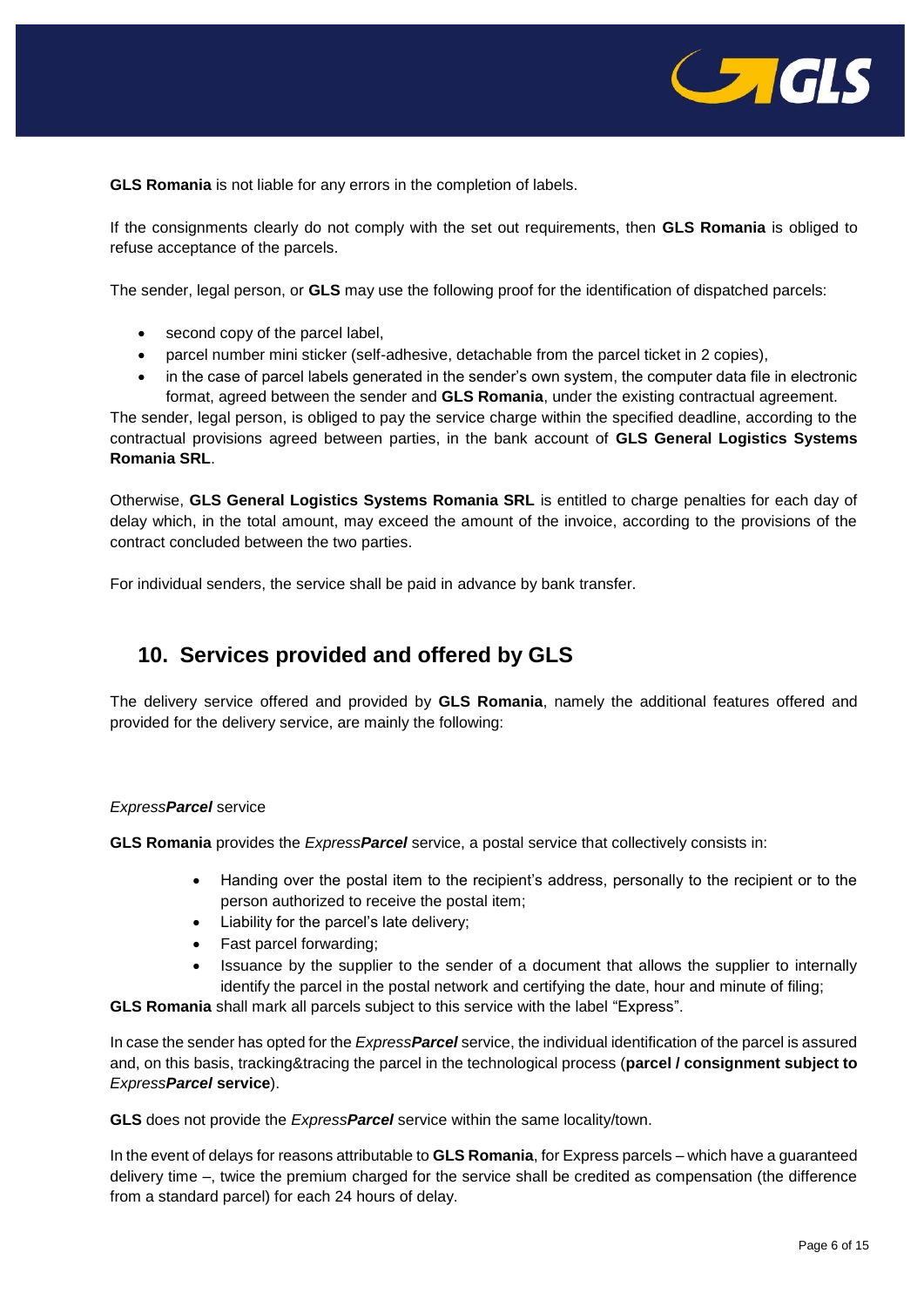

For *ExpressParcel* service, parcels that are subject of this service are handed over from Monday to Thursday, from 10:00 to 18:00.

The delivery times that **GLS Romania** guarantees for the *ExpressParcel* service with domestic consignments are: 24 hours between counties and county residences, 36 hours in other towns, this postal service not being available within the same town (collection and delivery from/within the same locality);

In the case of international parcels subject to *ExpressParcel* service and collected from Romania, the period of time the parcel is located in Romania may not exceed the limits stipulated by these conditions, related to domestic parcels;

For international parcels subject to *ExpressParcel* service, collected from Romania that are to be delivered to a consignee in one of the Member States of the European Union or the European Economic Area, the time the parrcel is located outside Romania will not exceed 240 hours.

#### *Pick&ShipService* și *Pick&ReturnService*

**Excelusively for trade contracts concluded with legal entities**, **GLS Romania** offers the additional feature *Pick&ShipService* (Pick-up and Delivery), and *Pick&ReturnService* (pick-up and return) for domestic and international parcels (with the exception of *ExpressParcel* service) and which facilitates the trade of parcels for consumption, the collection, transport and delivery of postal items consisting of goods requiring repairs, guarantees, etc. (in which case the charge for the second service benefiting from the *Pick&ReturnService* feature is free of charge for the person from whom the parcel is sent - sender), the service fee being paid by the recipient of the parcel;

Requests for parcel pick-up, for which this additional feature is desired, shall be made the day before their collection by 18.00.

Upon pick-up, **GLS Romania** does not check the documents relating to return parcels; these are not accepted separately from the parcel, the documents must be attached/adhered to the parcel in question or placed inside.

Should the legal person request the consignment of more parcels than there are stated on the prior written order, according to the provisions of the trading contract concluded between the two parties, the additional parcels will not be collected because **GLS Romania**'s employee only has a number of parcel labels equal to the ones stated and identified on the order.

If this feature is attached to a parcel (this cannot be requested for *ExpressParcel* service), based on the sender's request, the parcels shall be delivered to the recipient's address the next business day from collection, from 9:00 to 17:00, Monday to Friday.

Cash-On-Delivery service (*CashService*)

**GLS Romania** offers the *CashService* service, a postal service whose particularity consists in the payment by the recipient to the sender, through the postal network, of the amount representing the value of the delivered goods.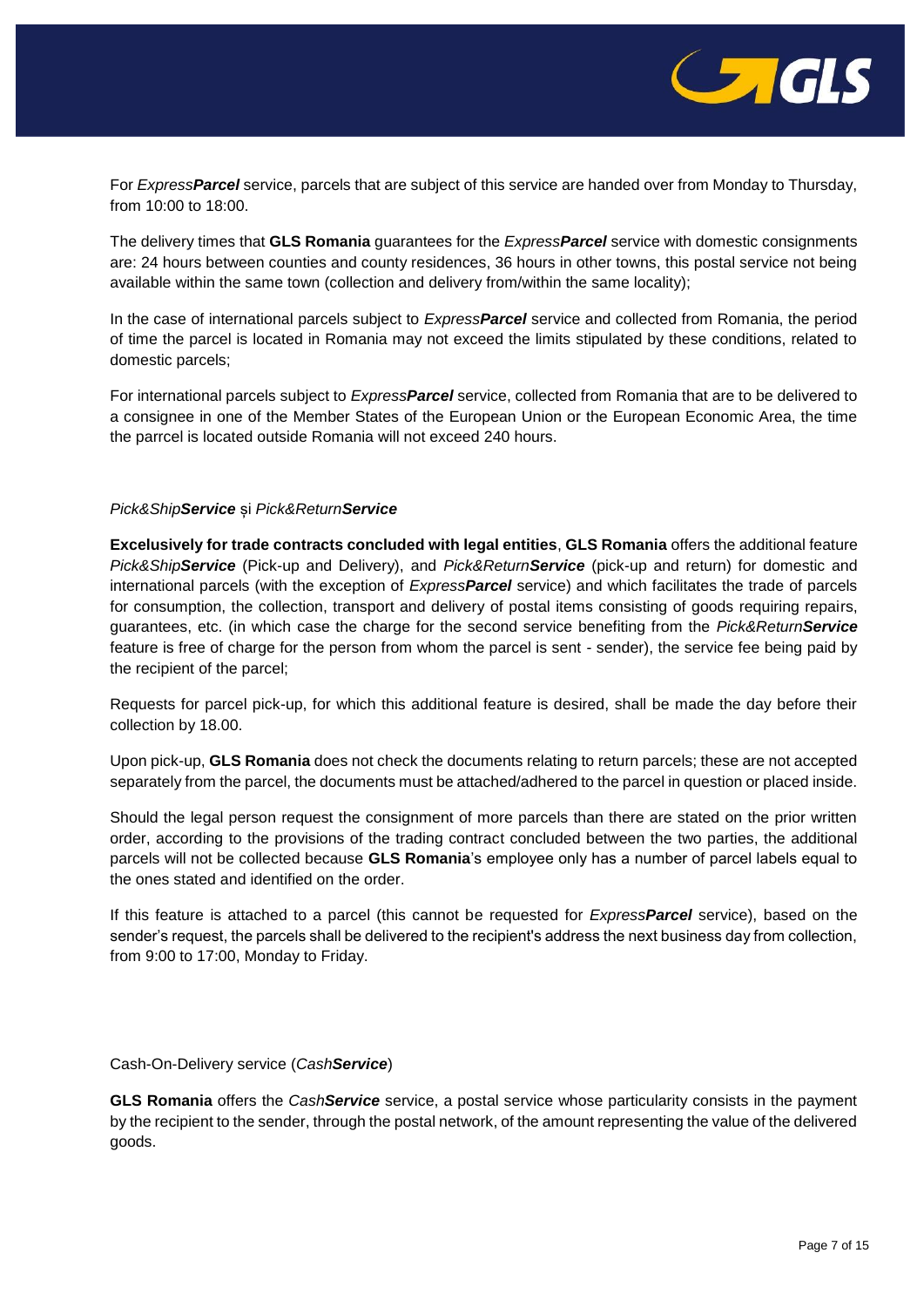

**GLS Romania** offers and provides the *CashService* service exclusively for domestic parcels; only on the basis of contractual agreements concluded in writing, **GLS Romania offers and provides** the *CashService* for international parcels only to legal persons.

- Collection of these domestic parcels is only made if the sender has correctly and completely indicated all his identification data.
- The maximum accepted value of the reimbursement value is 2000 RON for any natural or legal person. By exception, in the case of commercial contracts concluded with legal persons, the maximum accepted value of the reimbursement value is 5000 RON if the recipients are legal persons, and the maximum value is 7000 RON if the recipients are natural persons.
- The accepted currency for collection, namely the consignee's payment of the Cash-On-Delivery, is **RON**.
- The deadline for the delivery of the domestic parcel subject to this service is 1 (one) working day and the deadline for returning the COD amounts to the sender (amounts collected from the recipient) is within 5 working days from delivery, by bank transfer.

#### *DeclaredValueInsuranceService*

**GLS Romania** provides a postal service with declared value amount, a postal service whose particularity consists in the insurance of a registered parcel against loss, theft, total or partial destruction or damage, for an amount that cannot exceed the value declared by the sender, and in the issuing, upon request, of the proof of parcel submission, which is available for any type of consignment (including as an additional feature). This service is called *DeclaredValueInsuranceService*, insurance at declared value.

In case of value-added delivery services, the maximum accepted amount of the declared value is 7 000. If the amount stated in the value declaration is lower than the actual commercial value, then the amount stated in the value declaration must be used as the basis for calculation of the fixed-amount compensation.

#### Serviciul *PreadviceService*

**GLS Romania** offers the additional *PreadviceService* feature, which means the recipient will receive a text message in the morning on the day of delivery.

#### *DocumentReturnService*

Under the trade contracts with legal entities, **GLS Romania** makes it possible to associate each type of service with the additional feature *DocumentReturnServiceService*, the particularity of which is that the special delivery documentation accompanying the parcel (eg. Rollkarte) must be signed (confirmed) by the consignee and then returned to the sender, within 5 working days from the parcel delivery.

International parcel services (*EuroBusinessParcel* și *EuroBusinessSmallParcel*)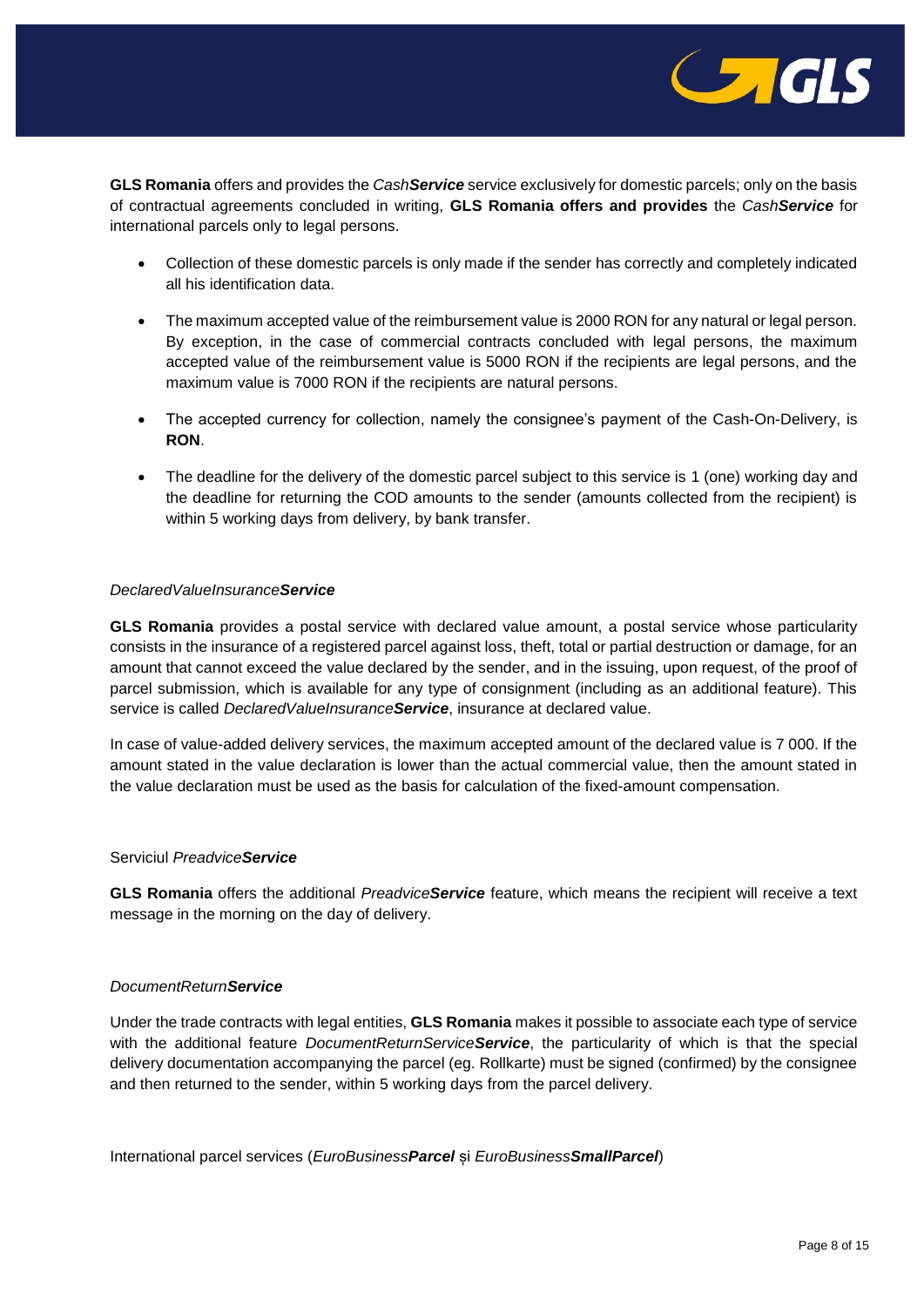

**GLS Romania** provides postal services subject to international consignments in the European Union countries, as well as in Liechtenstein, Norway, Switzerland and Turkey, in collaboration with the GLS Group (international) network, having one of the following purposes:

- Parcels collected by GLS Group members destined for Romania from the aforementioned relationships, as well as customs clearance according to the recipient's provisions and the delivery of these parcels by **GLS Romania**.
- Parcels collected by **GLS Romania** on the territory of Romania, sorting, transport and delivery of by external contractual partners of **GLS**, services for which parcels remains under the supervision of **GLS Romania** from collection to delivery, and Information-On-Delivery (IOD) as well as the Proof-Of-Delivery (POD) attesting the parcel collection by the recipient can be searched at any time (within the six-month limitation period from the date of parcel delivery).

Except for the parcels specified in the document's contents for which specific service delivery times are set, the delivery time for any other postal service having international parcels differs from country to country and is between two and eight working days, may be prolonged by the time required for customs clearance (scheduled on working days):

| <b>Country/Countries</b>                                                 | <b>Transit time</b> |
|--------------------------------------------------------------------------|---------------------|
| Bulgaria, Hungary, Slovakia                                              | 2 working days      |
| Austria, Czech Republic, Croatia, Poland                                 | 3 working days      |
| Serbia, Slovenia                                                         | 3-4 working days    |
| Belgium, Germany, Liechtenstein, Luxembourg,<br>Netherlands, Switzerland | 4 working days      |
| Italy, San Marino, Vatican                                               | 4-5 working days    |
| Denmark, Monaco                                                          | 5 working days      |
| Sweden                                                                   | 5-6 working days    |
| Greece                                                                   | 5-7 working days    |
| France, United Kingdom                                                   | 6 working days      |
| Canary Islands, Ireland, Norway, Portugal, Spain                         | 6-7 working days    |
| Andorra, Gibraltar                                                       | 6-8 working days    |
| Finland                                                                  | 7 working days      |
| Cyprus, Estonia, Latvia, Lithuania, Malta, Turkey                        | 7-8 working days    |

The costs of customs clearance shall be borne by the sender or consignee. If the recipient, having an international parcel, fails to honor his payment obligations, these costs will be borne by the sender's customer. If the address of the recipient is changed, **GLS Romania** undertakes to correct, in the name and for the sender, the address and send the parcel to the corrected address. The service also includes a second delivery attempt after the first failure.

In case of legal entities, for international parcels, extra services/features may also be requested against payment based on the contractual agreement (clearance, collection and transport, *DocumentReturnService* – return of documents related to that parcel etc.).

In case of legal entities with which **GLS** has contractual agreements concluded for this purpose, **GLS** provides the *CashService* subject to international parcels, within the time limits for international parcels as indicated above, where the deadline for returning the COD amounts to the sender will not exceed the period of delivery of the postal item in question, the amount being returned by bank transfer.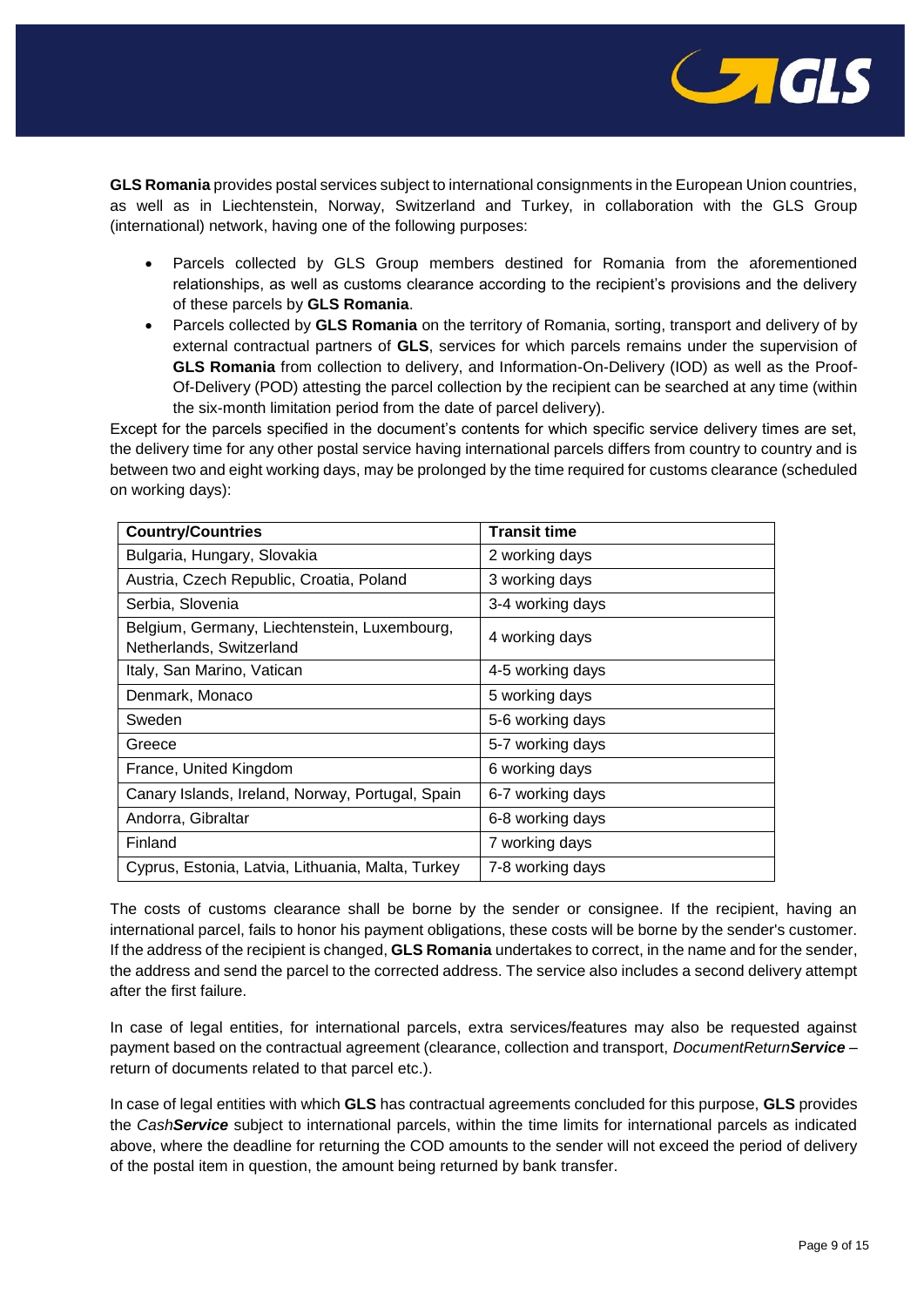

For these services, a separate agreement / contractual agreement will always be concluded between **GLS** and the sender. Postal services may also feature additional services.

For private senders, GLS Romania does not offer or provide the *CashService* for international parcels.

## **11. Parcel delivery**

Pick-up of postal items is only possible through access points managed by GLS staff or from the address indicated by the shipper.

For the postal services provided, except for the *ExpressParcel* service and the services already mentioned, **GLS Romania** ensures domestic parcel delivery to the recipients within 5 working days from the date of parcel pick-up.

Nonetheless, in the case of a first unsuccessful delivery (only if the recipient was not found at the indicated address or the address cannot be identified due to an error that could be corrected by the sender), without exceeding the previously indicated delivery time, **GLS** also offers a second delivery attempt, which is part of the basic service, a feature applicable to all **GLS** parcels, except for the *ExpressParcel* service and the special delivery service (for which the sender has requested the delivery at the scheduled date and time to a specific address).

In case of non-delivery and after the second delivery attempt, except for *ExpressParcel* and special delivery, the **GLS** employee will submit a notice to the recipient's post-box informing him about the delivery attempt, which includes information about: date of notice, the parcel's retention period at the recipient's disposal, and the name, address and work schedule access points managed by GLS staff from where it can be picked up.

The access points managed by GLS staff and the schedule are displayed on **GLS Romania'**s website, [www.gls-romania.ro.](http://www.gls-romania.ro/)

If the first delivery attempt fails due to an incorrect address or some other circumstance that can be corrected by the sender, **GLS Romania** will call upon the sender to make the correction. In the event of an unsuccessful second delivery attempt aforementioned or in case of impossibility of delivery due to legal provisions, the parcel will be returned to the sender, after the expiry of the notice period below or of the delivery attempt, as appropriate.

The parcel delivery shall be handled at the address indicated by the sender, personally to the consignee or to the person authorized to receive the parcel.

Any undeliverable parcels are stored by **GLS Romania** for up to 6 working days from the notice date, after this period the parcels will be returned to the sender, without any separate indication.

The return period is a maximum of 2 working days for domestic parcels and up to 8 working days for international parcels, calculated from the expiration date of the above notice (retention period) or the delivery attempt, as the case may be, and the return will be made to the sender's address, operations that will not involve any other payments (it's free of charges).

**GLS** does not perform a second delivery attempt if that parcel is subject to *ExpressParcel* or special delivery (for which the sender has requested the delivery at the scheduled date and time to a specific address).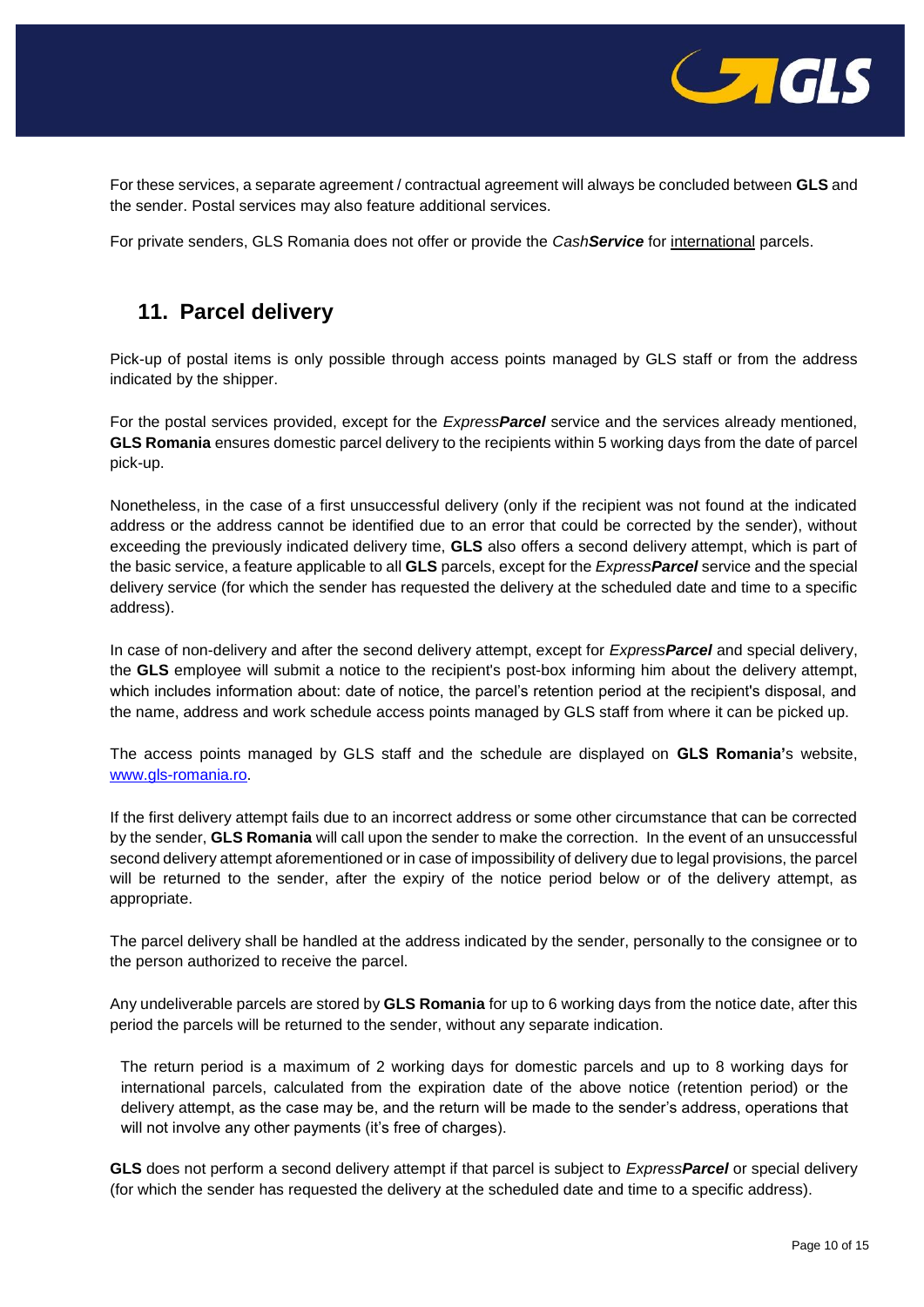

The parcel shall be returned to the sender in one of the following situations: the recipient's address does not exist or there is no construction at the indicated address, the recipient (or authorized person to receive the parcel) refused, upon case, to accept the parcel or to offer the written confirmation of the successful parcel collection in case of delivery against receipt, or/and the payment of the COD (Cash-On-Delivery) amount for parcels associated with *CashService* or when the sender has requested, in writing, at the time of delivery, the return of the postal item without delay, without any notification of the consignee and without the parcel being kept available to his disposal.

**GLS** undertakes liability for late parcel delivery in the event of exceeding delivery and return times, by paying penalties of 0.1% per day of delay from the service fee for all parcels other than the *ExpressParcel* service.

The sender may request the issuance of the proof of parcel submission or parcel delivery to the consignee subject to registered consignment service within 9 months from the date of submission in the **GLS** network. The supplier has the obligation to send the proof to the sender within maximum 30 working days of the request, via the agreed method (eg. fax, e-mail, etc.), without incurring additional costs to the sender.

The period within which the proof of the submission of the postal item subject to a posting service of a declared value may be requested is 9 months from the date of its submission; GLS undertakes the liability to communicate the respective proof within maximum 30 working days from the request date, by a method agreed with the sender (e.g. fax, e-mail, etc.), without incurring additional costs to the sender.

The delivery of parcels for which the *Pick&ShipService* was requested and handed over to **GLS** by the time agreed upon in the contracts concluded with legal entities will be made the next working day ("24-hour" does not refer to the precise transit time, but only means the next working day).

The release of the parcels takes place against the signature of the addressee or of another person who, depending on the circumstances, could be considered or assumed to be entitled to receive the parcels.

The release will be confirmed by the consignee by his signature on the consignment note ("Rollkarte POD").

The driver may request the receiver to also indicate his/her name, in addition to providing a signature, which will then be recorded among the data stored in the portable manual scanner. On this basis the recipient's name will be retrievable from among the parcel information provided by telephone or electronically.

Where applicable, the release will take place after the Cash-On-Delivery (COD) payment has been settled for parcels associated with *CashService*, and the consignment note has been signed. The consignee cannot check the contents of the parcels before delivery that is before receiving the parcel and, in case of *CashService*, before paying the Cash-On-Delivery (COD).

The sender may, in the absence of the consignee, authorise **GLS Romania** to deliver the parcel to an empowered person (to an authorised neighbor or another appropriate person). In the case of such authorisations, the certificate of receipt (IOD, POD) will be prepared in a modified format.

In case of delivery against receipt, the deadline for returning the written domestic or international parcel receipt to the sender is 2-8 working days and will be sent to the sender, scanned via e-mail. In the event of loss of parcel delivery receipt by the recipient, **GLS Romania** shall draw up and make available a duplicate thereof to the sender.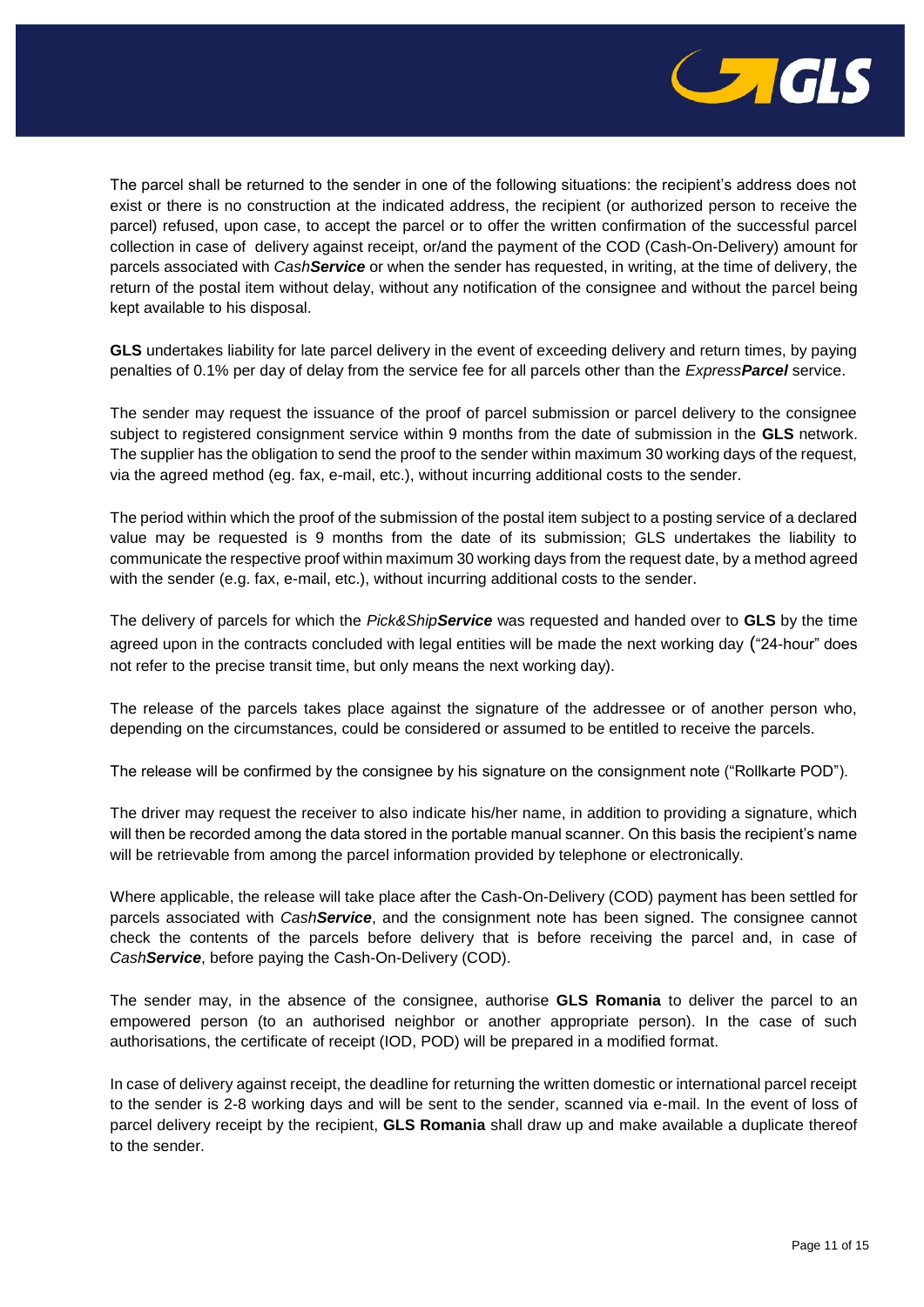

# **12. Information on parcel delivery**

The **Client** or its representative may request parcel information at the **Customer Service Office** based on the parcel number, and may request the parcel information specified later on (Information-On-Delivery, IOD), as well as a delivery certificate (Proof-Of-Delivery, POD). The parcel information (IOD) service, in the case of parcels dispatched within the last 3 months, is provided within 4 hours. After this period, the parcel information is kept available for one additional year, but the deadline for providing the information lengthens to 3 working days. The POD is available in two working days following delivery.

Information on delivery (IOD) will be provided by **GLS Romania** to the **sender** regarding the parcels dispatched by it, from the morning of the second working day following pick-up, either by phone or through the web-based Track&Trace system.

The **sender** may request a written proof of delivery (POD) free of charge for up to 5% of the average daily number of parcels consigned, according to the contractual agreement concluded with the users; **GLS Romania** is entitled to charge a reasonable document-completion fee of 10 RON, if this is justified by the excessive demands for delivery-related certificates. The acknowledged consignment note countersigned by the consignee or the authorised person, including the acknowledged and signed receipt in case of dellivery receipt service, is only issued/provided electronically and shall qualify as appropriate proof of delivery.

### **13. Contractual liability towards the sender**

**GLS Romania** undertakes liability in case of loss, theft or total damage, for the following:

- 1. **With full declared value amount** for parcels or postal items associated with the declared value service, whether the respective postal item is subject to *CashService* or not;
- 2. **With the COD amount** for parcels or postal items associated with a *CashService*, without a declared value service;
- 3. **With the amount representing 5 times the service fee** for parcels or postal items that are not subject to a declared value service or a *CashService*.

In case of loss, partial damage or destruction, **GLS Romania** shall bear liability as follows:

- 1. **With the declared value for the missing, deteriorated or destroyed part, stated on the inventory note** for postal items dispatched non-sealed, subject to a declared value delivery service;
- 2. **With a share corresponding to the missing weight of the declared value** for postal items dispatched sealed, subject to a declared value delivery service;
- 3. **With the amount representing 5 times the service fee**, in case of partial loss, partial damage or destruction of parcels that are not subject to a declared value delivery service.

In the case of a *CashService* item, the postal service provider shall be liable for the full amount of the refund in the situation when he has not returned the full amount of the refund to the sender or the corresponding difference up to its full value, in case the reimbursement was partially received from the recipient.

To the amounts provided is added the legal penalty interest that flows from the moment of the introduction of the preliminary complaint or, as the case may be, from the moment of the court summons submission, irrespective of which moment intervenes first.

Full loss of content is equivalent to loss of parcel item.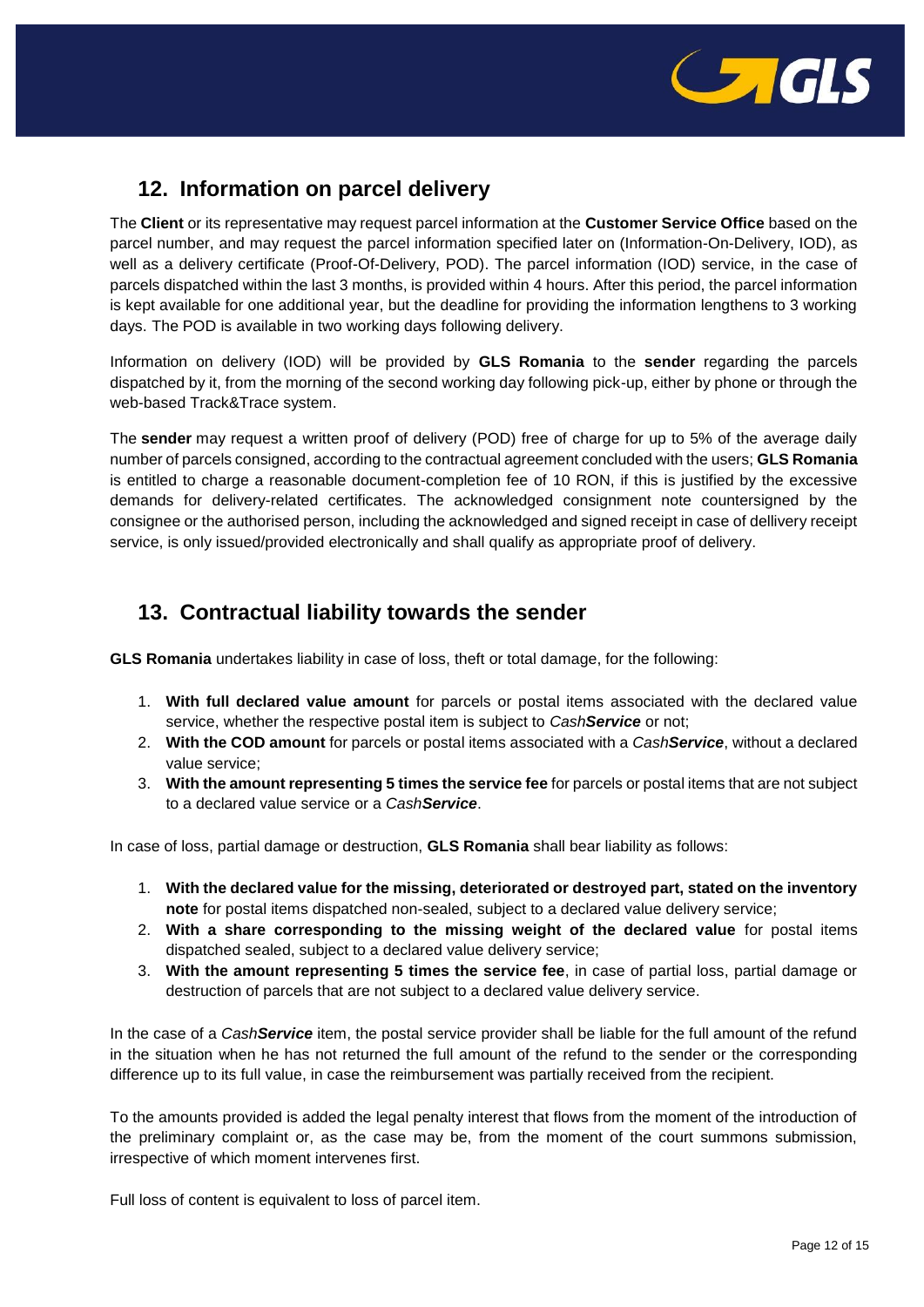

In case the sender has declared a value lower than the actual commercial value, compensation shall be made at the declared commercial value level.

In addition to the damages set forth above, the tariffs charged upon submission are also refunded.

In the event of non-performance of additional services, as features to the basic postal service, nominated by the sender through special instructions, only the tariffs collected in addition to the applicable standard postal tariff are refunded.

In the event of loss of proof of delivery for the registered parcel, confirmed in written by the recipient, the postal service provider is obliged to prepare and make available to the sender a duplicate proof of delivery / delivery of the postal item, in case of delivery against receipt.

**GLS Romania** is liable to the sender for the service performance under the conditions the conditions stipulated by law and in the contract concluded with the sender. The sender is entitled to appropriate compensation for damage caused by loss, theft, total or partial destruction, or damage to the dispatch, compensation provided for by statute. Indirect damage and non-performed benefits are not compensated. The consignor may waive his right to compensation in the consignee's benefit.

In the case of parcels collected for delivery, **GLS** assumes liability under the general statutory rules, unless a trade contract between the parties establishes conditions for worsening of liability.

The sender may, insofar as it deems necessary, take additional measures to prevent the destruction or loss of the parcel by insuring the property with an insurance company or by paying additional fees to be negotiated and settled by a contract concluded for this specific purpose.

**GLS** indemnifies its customers each time for damage up to the level contained in these **General Terms and Conditions**, which correlates, where appropriate, with the contract concluded between parties, while also taking into account the exclusions and clauses stated below.

**GLS** does not take responsibility for the indirect losses and non-performed benefits.

**GLS** is exempted from liability in the following situations:

- the damage occurred as a result of the sender or consignee's actions;
- the parcel was received without objections by the addressee, with the exception of complaints concerning the loss, theft, damage or total or partial destruction of postal items;
- the user does not have a PO box installed to allow handover of the parcel or does not ensure the security of postal items or, as the case may be, does not provide a service destined for parcel delivery;
- **GLS** is not liable for the loss, destruction, damage, non-delivery or wrong delivery of a parcel when caused by unforeseeable circumstances or force majeure as defined by law; in this case the fees paid, except for the insurance tariff, shall be refunded.

**GLS Romania** is not liable for the possible parcel alterations of the postal items by electromagnetic means or causes (e.g. demagnetisation, X-ray scanning in security / customs procedures etc.).

**GLS** is responsible for international postal items that are in accordance with the provisions of the international agreements to which Romania is a party. In the absence of international agreements, the provisions of the national legislation in force apply.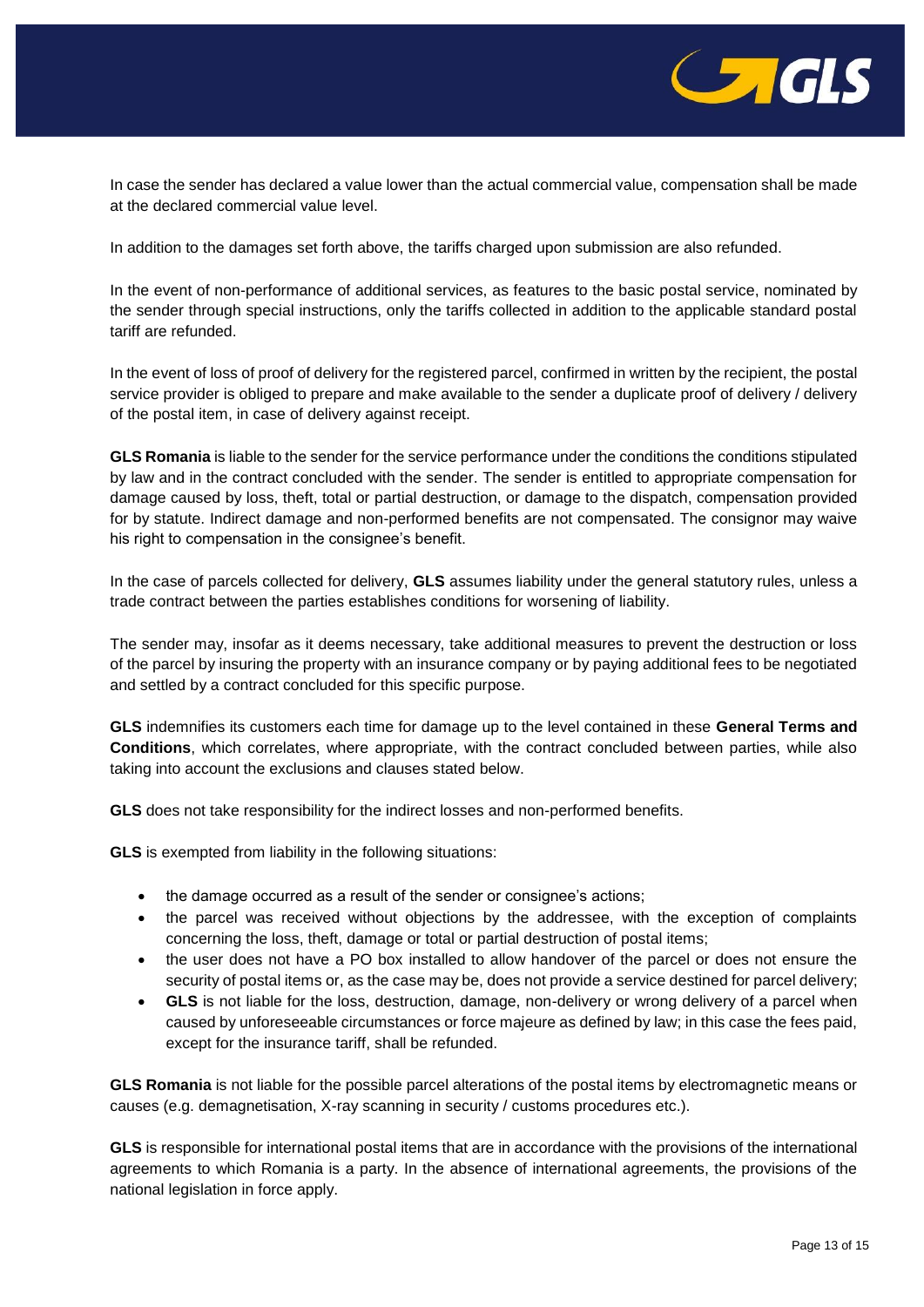

# **14. The mechanism of complaints**

The sender or recipient who is dissatisfied with the service offered may file a complaint within 6 months from the date of parcel release.

The user's complaint who considers oneself prejudiced / dissatisfied will have to be made in writing and transmitted to the provider by one of the following means: personal submission at **GLS Romania**'s headquarters via a postal service with delivery against receipt service to Șelimbăr, Ștefan cel Mare Street, no. 3, Parc Industrial Șelimbăr, 557260, Sibiu County or by fax at 0269-501.950.

**GLS Romania** shall state in the Complaints Register and confirm to the complainant the receipt of the complaint in the same way used by or requested by the user, namely: by handing the registration number in case the complaint has been filed personally by signing the delivery receipt in case the complaint was received via a postal service or by communicating the registration number by fax.

In order to assess the complaint, the complainant user shall describe the event (facts, documents and causes) of the complaint, formulate his claims, attach to the submitted complaint relevant documents for carrying out correct and complete analyzes corresponding to the claimed event (such as a copy confirming the postal service payment, commercial invoice / purchase receipt issued, photographs, damaged packaging / shipment as appropriate, etc.) and provide any other information that may be useful in handling the complaint (for example, parcel number, label, recipient).

Representatives of **GLS Romania** will assess the complaint received by taking into account both the evidence submitted by the complainant and the relevant information / evidence provided by its own employees or third parties involved and may, where appropriate, request even expertise.

The complaint will be settled by **GLS Romania** (involving complaint, response communication and compensation) within 3 months following its submission.

In the resolution of the complaint, **GLS Romania** will also mention the amount that will be offered as compensation and it will be envisaged, in the case of legal persons, to issue an indemnification invoice to **GLS Romania** for the amount communicated (by **GLS**), which will be offered as compensation, and, in the case of individuals, the necessary data for the payment of the indemnity (the bank account and the account holder).

The provider will pay the compensation within a maximum of 30 (thirty) calendar days from the date of the favorable claim settlement for individuals, and 8 (eight) calendar days in the case of legal persons (but taking all measures related to payment starting with the day of arrival of the invoice issued by the injured legal person), while not exceeding the deadline of 3 months to resolve the complaint.

Payment of the amounts owed to the user is made, both for individuals and for legal entities, by bank transfer.

A claim request will be filed, for which a standard template will be found on the GLS website, and an account for the compensation transfer shall be provided.

If the complaint addressed to **GLS Romania**, the postal service provider, has not been satisfactorily resolved or has not been addressed within the timeframe set out in these **General Terms and Conditions**, the user concerned may submit, within one year from the date of parcel submission a complaint to the regulatory authority, accompanied by proof of completion of the prior complaint procedure or a request for court summons. The court summons may be brought regardless of whether a complaint having the same object has been filed with the regulatory authority.